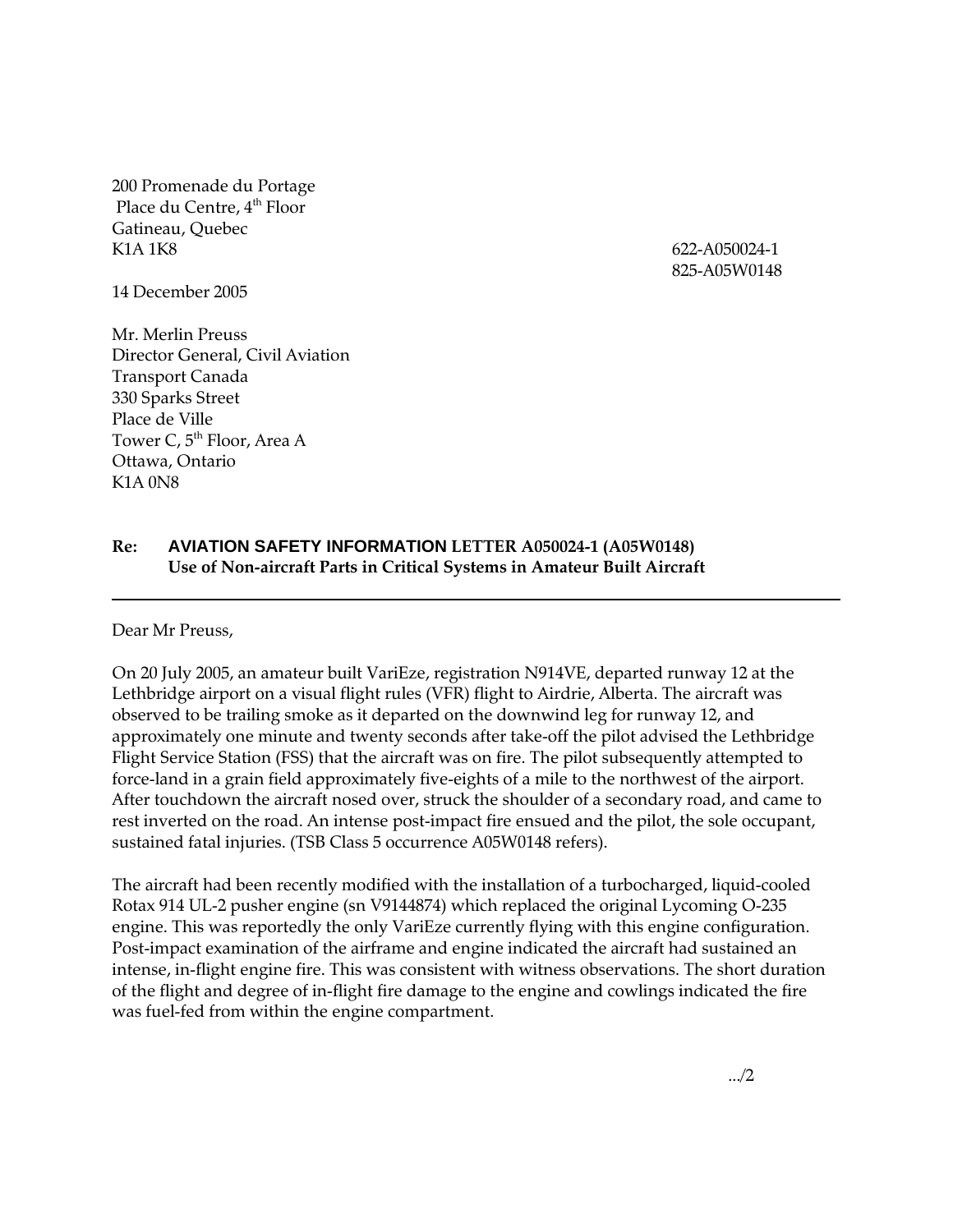In addition to the engine installation being unique to this model of aircraft, the engine itself was also highly modified, with the addition of an intercooler on the induction system and higher compression cylinders and pistons. A major repair or alteration to an amateur built aircraft requires re-licensing and issuance of a new airworthiness certificate and operating limitations. Although the original Special Airworthiness Certificate that was issued to the aircraft specified that no changes could be made without FAA notification, the recent modifications had not been reported to the Federal Aviation Administration (FAA).

A piece of detached, heat-damaged tubing, complete with clamp and remnants of a burned rubber hose, was recovered from an unburned area of the wreckage trail. The tubing was submitted to the TSB Engineering Branch to determine if it was a fuel system component (see Figure 1) and the mode of failure. Examination of the fracture surface of the fitting did not identify any signs of a progressive failure; however, the fracture surface displayed fire damage. As the tubing, clamp, and hose were recovered from an area of the wreckage trail that was not exposed to the post-impact fire, the fire damage likely occurred prior to impact (see Figure 2).





Visual and dimensional comparison of the tube fragment indicated it was the inlet post of a NAVMAN fuel flow transducer (see Figures 3 and 4). Information provided by NAVMAN revealed the fuel flow transducer was designed for marine applications, and not for use in aircraft. At present there is no FAA or Transport Canada (TC) regulation that precludes the installation of non-aviation parts in critical systems in amateur built aircraft.

The major portion of the fuel flow transducer was not recovered. Due to the extent of fire and impact damage, the precise location of the transducer was not determined. The engine fuel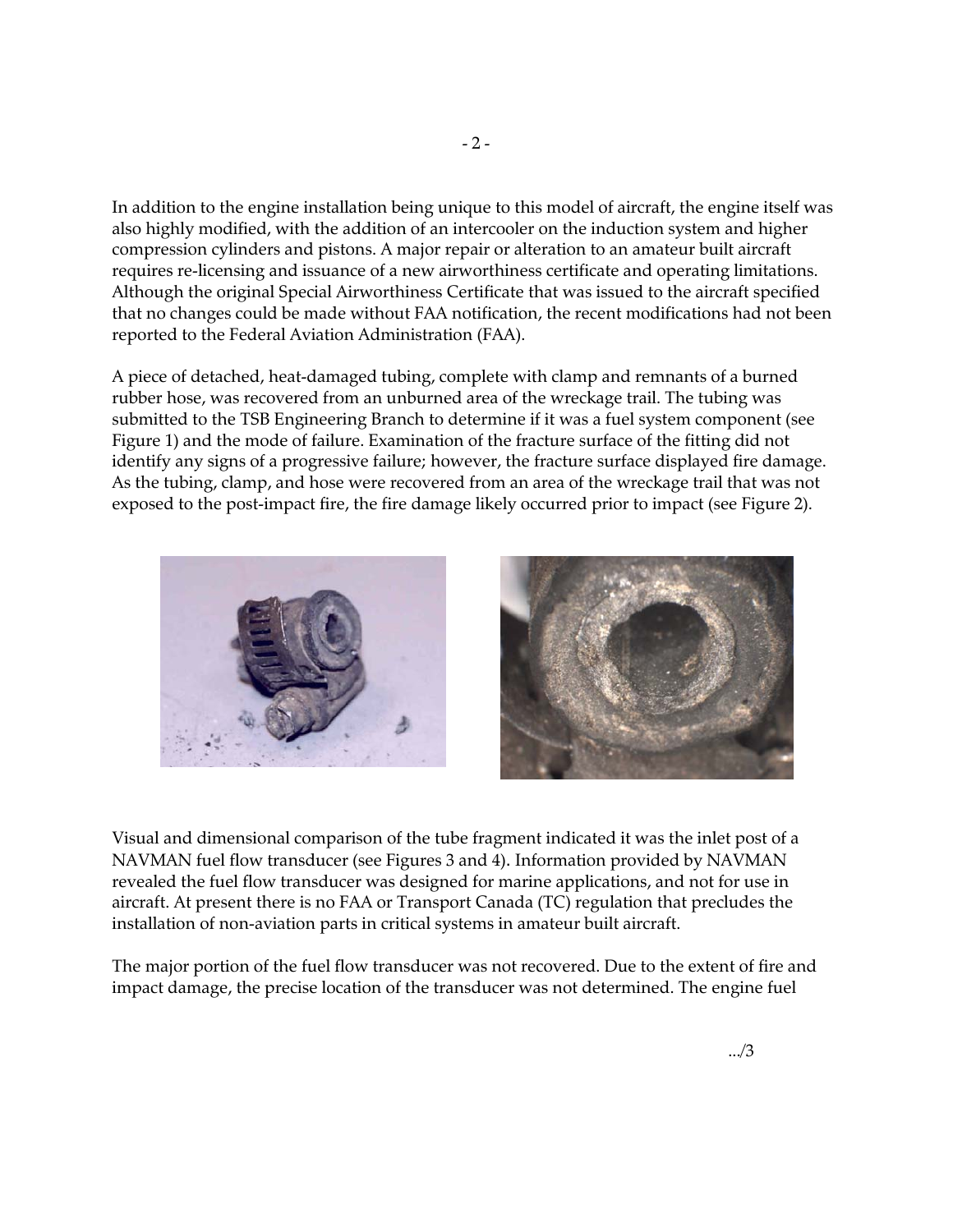system utilized a fuel pressure regulator that bypassed surplus fuel back to the fuel tanks; therefore the transducer would most likely have been mounted between the fuel pressure regulator and the carburetors within the engine compartment, so as to accurately record the amount of fuel actually being consumed. The transducer was designed to be mounted on the suction side of a fuel pump, rather than the pressure side. It was manufactured from a composite glass FORTRON material. It had a published maximum operating temperature of  $50^{\circ}$ C and a component failure temperature of  $509^{\circ}$ C. Fuel flow transducers used in aircraft applications are normally mounted within the engine compartment, and transducer housings are usually made of stainless steel. The engine compartment would see temperatures of several hundred degrees Celsius during normal operation, particularly near the turbo-charger, and if the transducer was mounted in the engine compartment it could have been exposed to temperatures that exceeded its maximum designed environmental temperature range.

The airframe and engine were fire damaged to the extent that no component testing or leak checks could be accomplished. While the occurrence is consistent with the aircraft having sustained a fuel fed in-flight engine fire, the exact reason for the fire could not be determined.

There is a potential risk related to the use of non-aviation components in critical systems in amateur built aircraft. Failure of a critical fuel system component like a non-aviation fuel flow transducer within an aircraft engine compartment could result in a pressure-fed fuel leak which, if ignited, would generate an intense in-flight engine fire. Builders must consider the application, environmental exposure, and consequence of component failure when installing components that are not produced under a production certificate, a technical standard order (TSO) or a parts manufacturer approval, on an amateur built aircraft. While investigators were unable to directly link the origin of the in-flight fire to the marine fuel flow transducer in this case, there may be other situations where the use of non-aviation parts in critical systems present an on-going risk in the amateur built aviation community.

The foregoing is provided for whatever follow-up action is deemed appropriate.

Yours sincerely,

*Original signed by Nick Stoss December 14, 2005* 

Nick Stoss Director, Air Investigations

cc: Tom Poberezny, President, EAA Aviation Center Steven B. Wallace, Director, Office of Accident Investigation, Federal Aviation Administration Judy Rutherford, Director, System Safety, TC